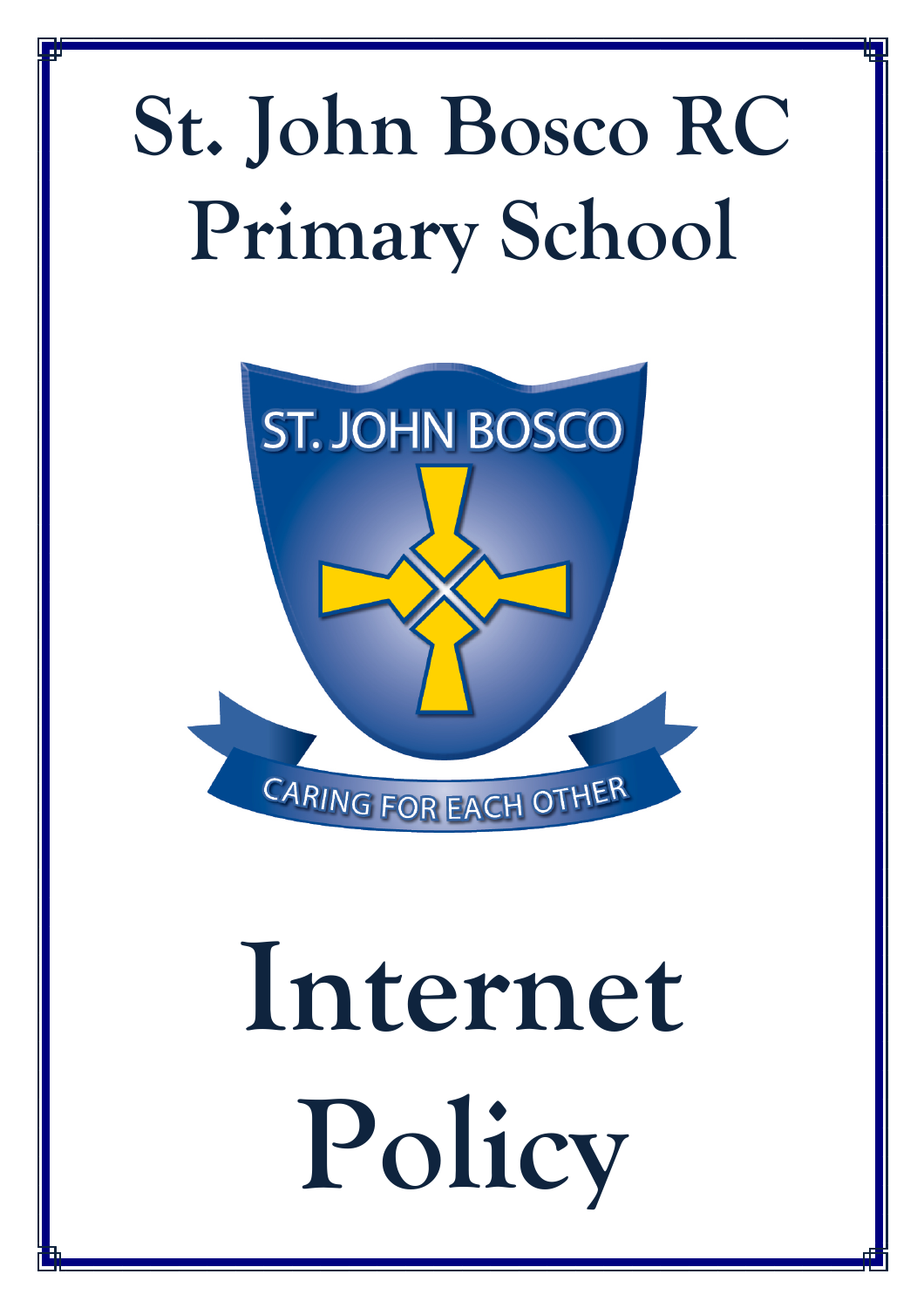# **CONTENTS**

## **Policy**

• Rationale

### **Sections**

- **1.** Aims
- **2.** Guidance
- **3.** Inappropriate Material

## **Appendices**

- *Appendix 1 Parental Advice On Facebook*
- *Appendix 2 Teacher Tips For Using Facebook*
- *Appendix 3 SMILE Poster*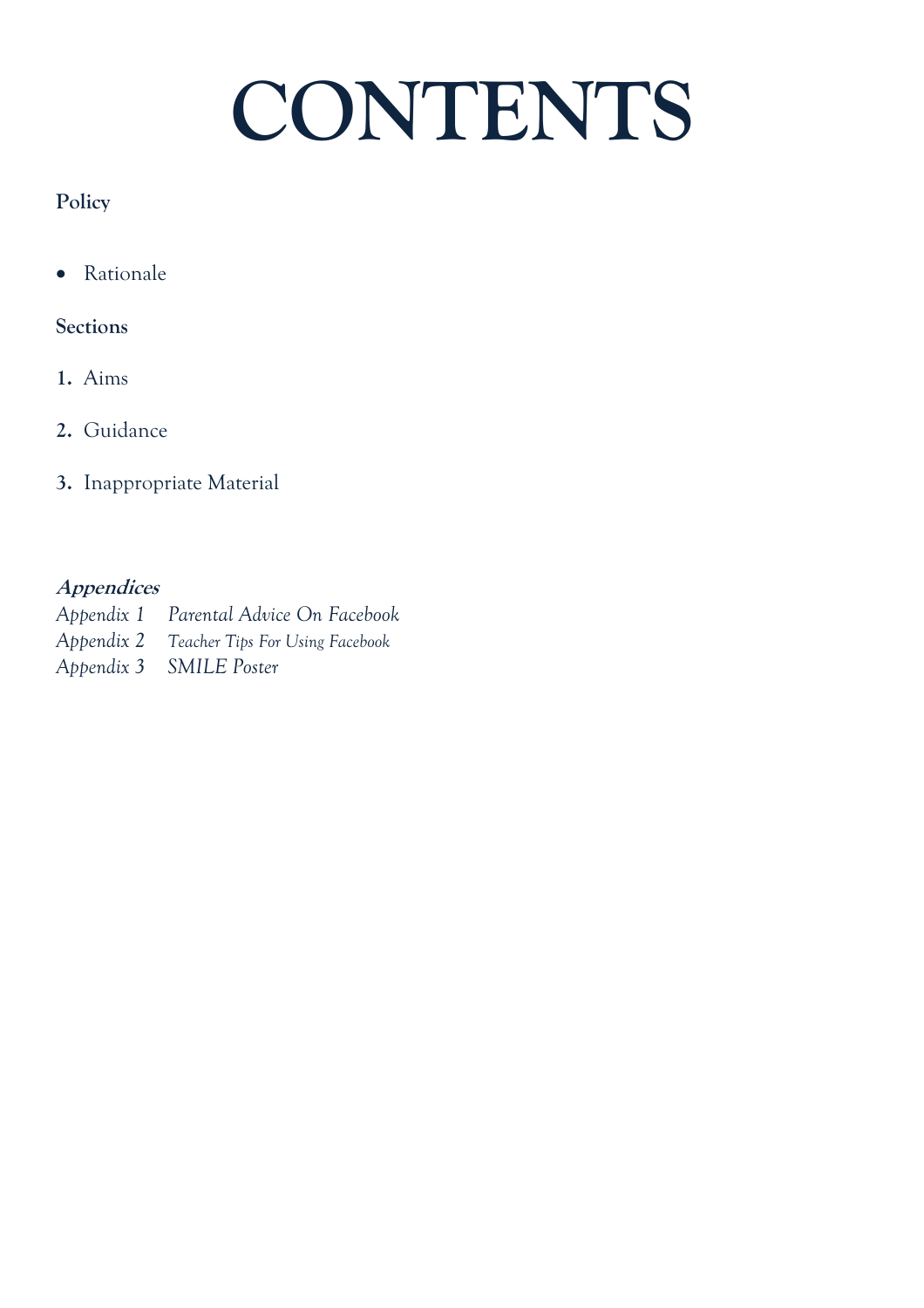#### **RATIONALE**

At St John Bosco R.C. Primary School we recognise the value of the Internet as a teaching and learning resource. The opportunities it can provide for children are many. The Internet can raise educational standards by offering pupils and teachers opportunities to search for information from a wide range of sources and to enhance the child's knowledge of the outside world.

As well as providing many benefits and new opportunities, the use of ICT, and the Internet in particular, may offer chances for misuse and abuse. At St John Bosco School we accept that this must be managed if the child is to be protected. It must also be remembered that children have access to computers and the Internet, both inside and outside school. It is therefore necessary for us to ensure and maintain appropriate use whilst they are within school, but also to encourage a responsible and mature attitude to Internet use outside school.

#### **1. AIMS**

At St. John Bosco School we believe that we must:

- Educate pupils to help them to develop a responsible and mature attitude towards Internet use, inside and outside the school environment.
- Regulate Internet access to endeavour to ensure that inappropriate sites and materials are not accessed.
- Monitor children's access to the Internet.
- Establish agreements, involving parents and pupils about acceptable use of the Internet.

We believe that a variety of strategies should be employed to promote and ensure acceptable use of the Internet.

- Establish a code of conduct on Internet use acceptable to parents, pupils, teachers and governors.
- Develop awareness of copyright laws and issues.
- Provide guidance for pupils in responding to inappropriate material or messages.
- Work in partnership with parents.
- Raise awareness of the policy with staff, pupils and parents.
- Identify acceptable levels of pupil access.
- Devise and implement supervision strategies.
- Provide guidance on the use of e-mail and websites to ensure appropriate communication by pupils.
- Review policies and procedures regularly.
- Monitor files regularly to check sites visited.

#### **2. GUIDANCE**

- Children will only be allowed access to the Internet under the supervision and direction of a teacher/adult.
- The school's guidance for the safe use of the Internet will be displayed around and in the classrooms.
- Pupils who misuse the school's Internet access must be banned from future use and their parents notified. Access to Internet sites will be randomly checked.
- If a pupil reports the receiving or accessing of an inappropriate site or message they shall report it at once to the Headteacher and ICT Subject Leader. The matter shall then be discussed with the child's parents and any other appropriate action shall be taken to ensure future access is denied.
- Parents will be informed of the school's Internet access policy and procedures. This may also help to regulate the child's access outside the school environment.
- Devices brought from home are stored securely in the school office during the school day.

The computer system is owned by the school and is made available to staff to enhance their professional activities including teaching, research, administration and management. The school's Internet access policy has been drawn up to protect all parties: the pupils, staff and the school. The school reserves the right to examine or delete any files that may be held on its computer system or monitor any Internet sites visited.

- All Internet activity should be appropriate to staff's professional activity or the pupil's education.
- Access should only be made via the authorised account and password, which should not be made available to any other person.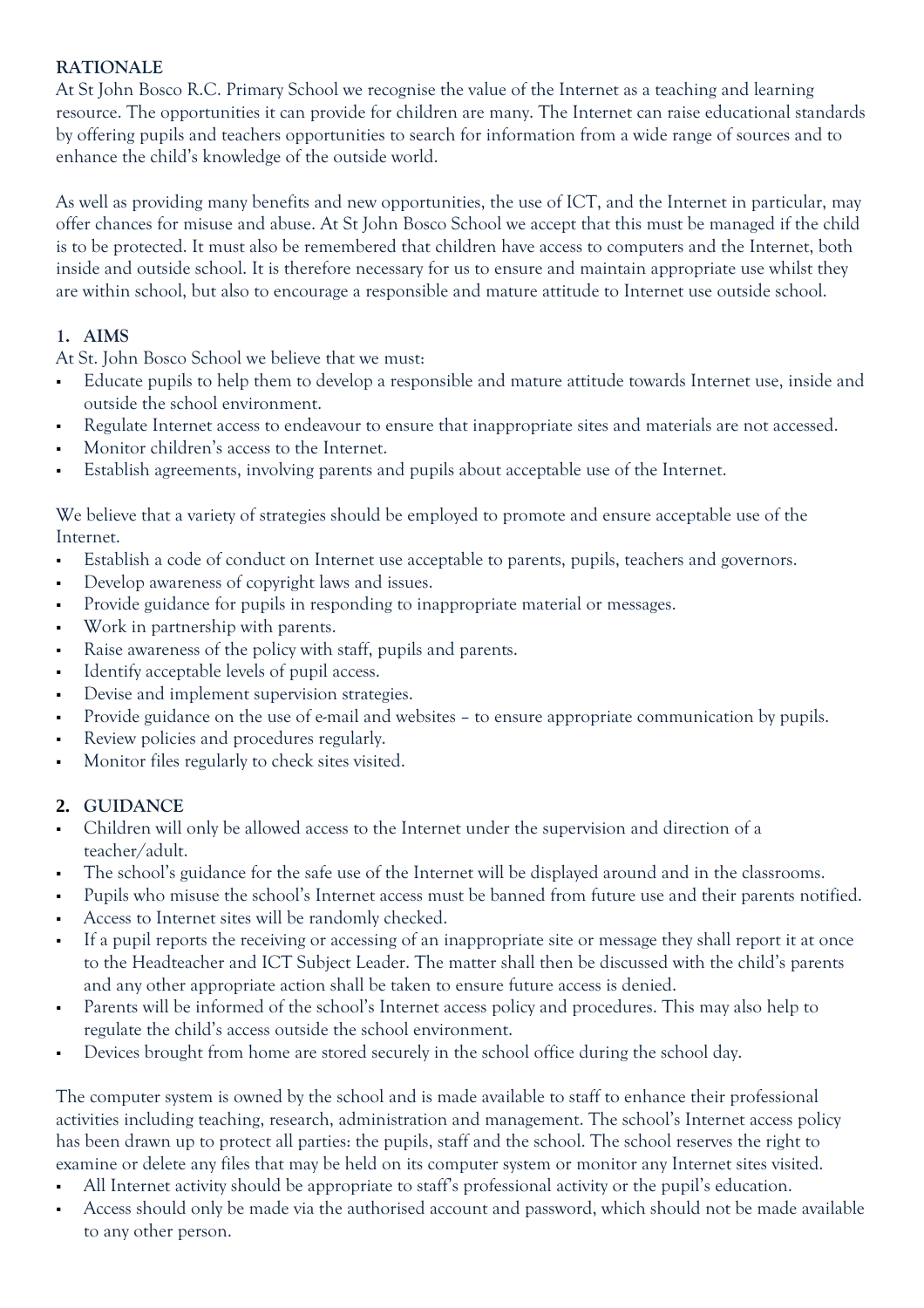- Activity that threatens the integrity of the school ICT systems, or activity that attacks or corrupts other systems, is forbidden.
- Users are responsible for all e-mails sent and for contacts made that may result in e-mail being received.
- Use for personal financial gain, gambling, political purposes or advertising is forbidden.
- Copyright of materials must be respected.
- As e-mails can be forwarded or inadvertently be sent to the wrong person, the same professional levels of language and content should be applied as for letters or other media.
- Use of the network to access inappropriate materials such as pornographic, racist or other offensive material is forbidden.

#### **3. INAPPROPRIATE MATERIAL**

In common with other media such as magazines, books and video, some material available via the Internet is unsuitable for pupils. The school will take all reasonable precautions to ensure that users access only appropriate material. However, due to the international scale and linked nature of Internet content, it is not possible to guarantee that unsuitable material will never appear on a school computer.

The school cannot accept liability for the material accessed, or any consequences of Internet access.

The use of computer systems without permission or for inappropriate purposes could constitute a criminal offence under the Computer Misuse Act 1990.

Methods to identify, assess and minimise risks will be reviewed regularly.

| Signed:          |  |
|------------------|--|
| D<br>coionation. |  |

**Designation: \_\_\_\_\_\_\_\_\_\_\_\_\_\_\_\_\_\_\_\_\_\_\_\_\_\_\_\_\_\_\_\_\_\_\_\_\_\_** 

Date:

Review Date: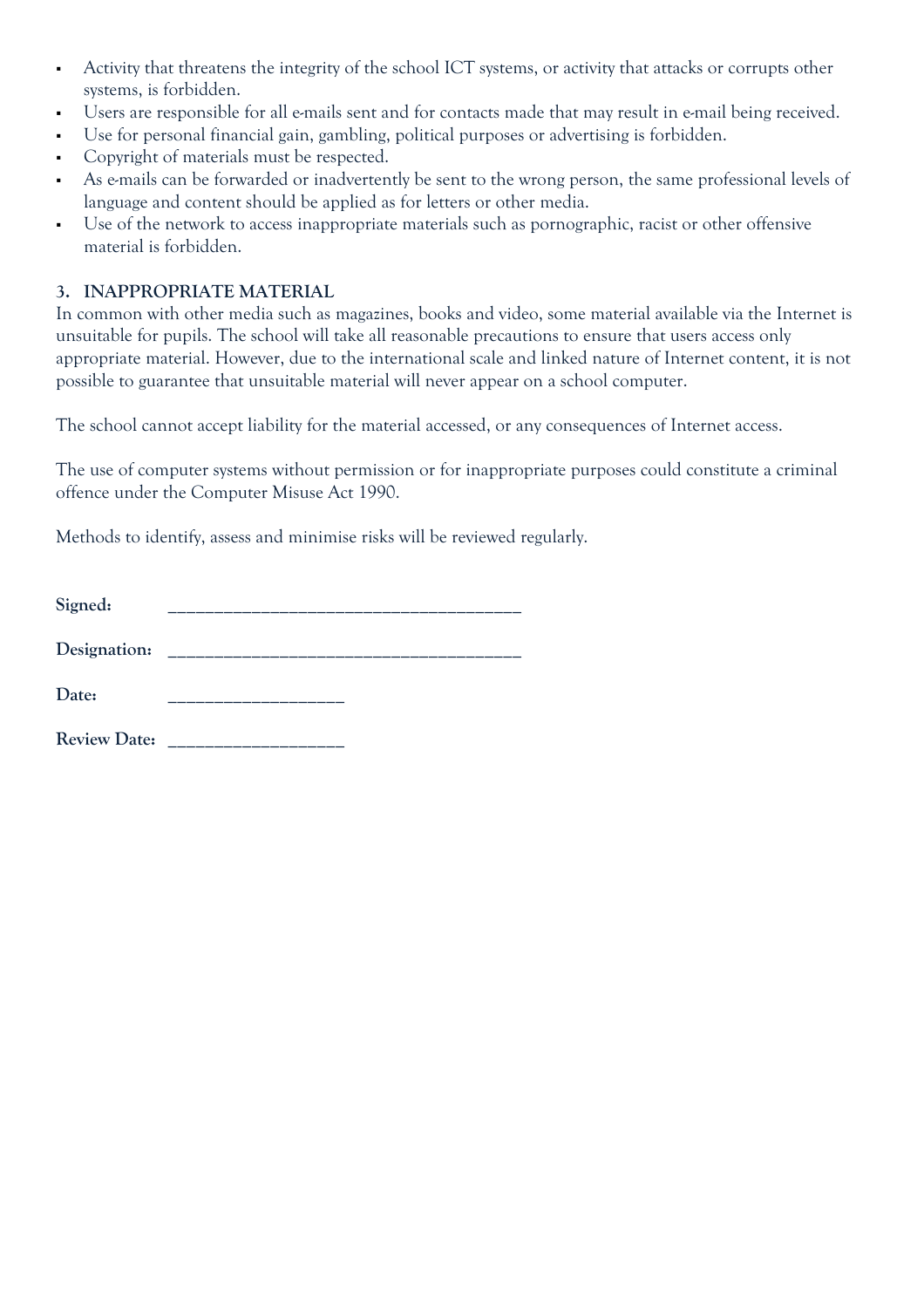#### **PARENTAL ADVICE ON FACEBOOK**

#### **Here are some suggested guidelines on how to support your children using Facebook safely:**

- The terms and conditions for Facebook state that users need to be 13 years of age.
- Anyone under that age who has an account is violating the terms and conditions
- Don't be afraid to set boundaries for your younger children and explain that, as with other forms of media, there are age restrictions on using certain websites.
- Create a Facebook account yourself and be 'friends' with your teenage children. This will enable you to monitor what they post on their wall and who they add as 'friends'.
- Facebook explicitly states that no person should abuse, harass or bully other people through posts or comments. If you come across any information that breaches this specific rule you can report it to Facebook. Guidelines on how to do this can be found at http://on.fb.me/ePpM93.
- In order to ensure that your teenage children are aware of some of the potential risks on Facebook, make sure that they download the ClickCEOP application, so that they can install the 'Report Abuse' application on their Facebook profile. Users can access this at http://apps.facebook.com/clickceop/
- Ensure that you educate your children about their digital footprints.
- More colleges, universities and employers are researching candidates for jobs by searching social networking sites. A negative post or unsuitable photograph could come back and haunt your teenage children in later years and prevent them from gaining certain employment.
- Finally, teach your children to send positive posts. Schools and the police are taking seriously negative and libellous comments about educational professionals and it could lead to exclusion or legal action against them.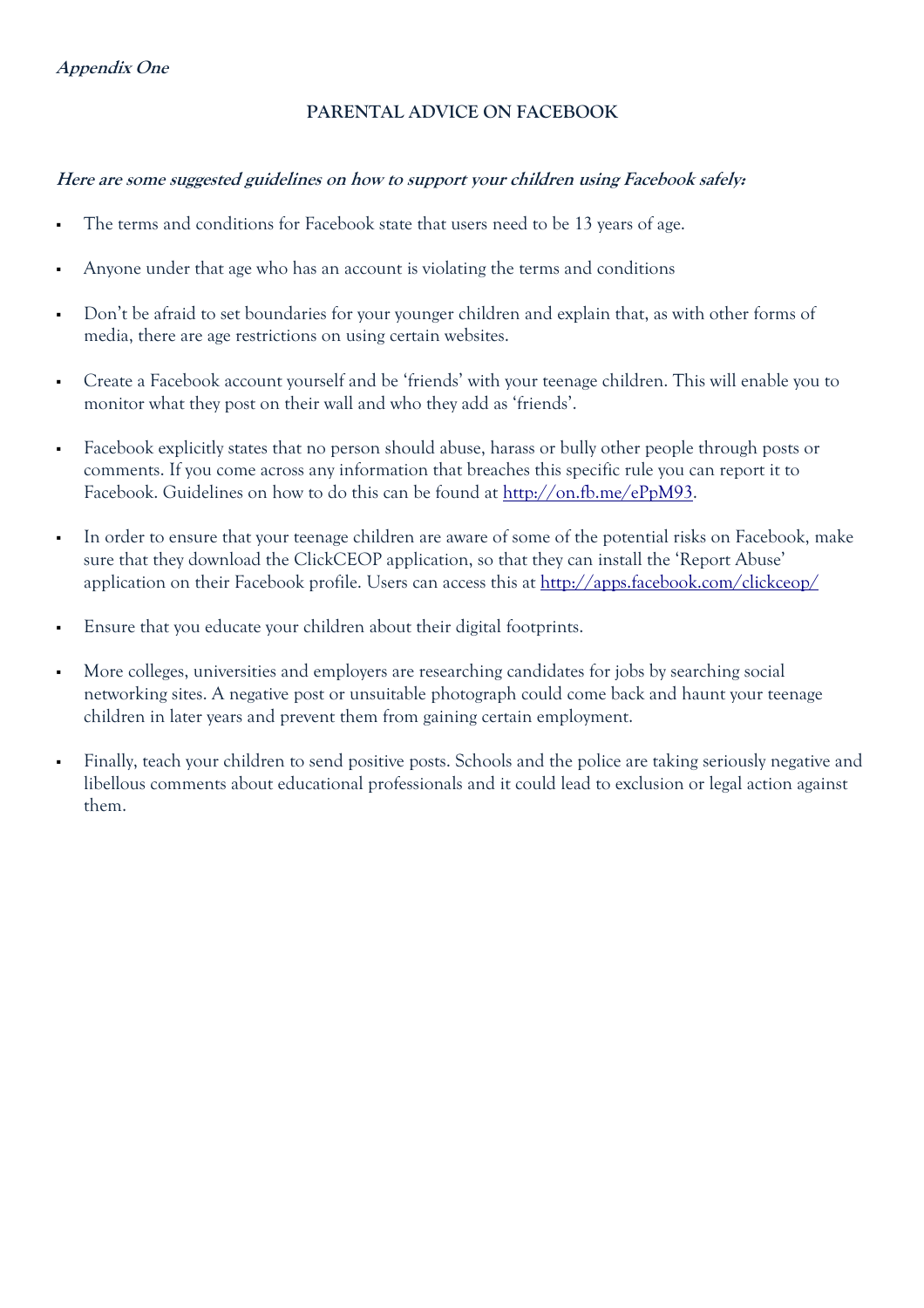#### **Appendix Two**

#### **TEACHER TIPS FOR USING FACEBOOK**

- Here are some suggested guidelines for using Facebook safely:
- Ensure that all your privacy settings are set to 'Friends Only'.
- Go to your Account Settings and make sure that the Custom Settings are highlighted and that these show that status, photos and posts are set to 'Friends Only'.
- Consider what information you have on your info page and your profile picture.
- Including brief information and an unidentifiable picture, e.g. sunset, will assist in making your profile indistinctive.
- If you have professional and social 'friends' on Facebook, using the group list feature will ensure that you can distinguish what type of information you send to particular groups.
- Make sure that you do not accept pupils (even those that have recently left the school), parent or carers as 'friends'.
- Ensure that you do not bring your professional status and educational institute into disrepute.
- Make sure that you consider what you post about colleagues, pupils or parents.
- Taking charge of your digital reputation is important, as unprofessional posts or images will lead to disciplinary action and possible failure to gain employment in the future.
- Be careful what photographs you include on your profile. Once these are uploaded, they are very difficult to remove and, using image editing software, they can be altered and merged with other more distasteful images.
- Be aware of any spam or potential virus risks sent via rogue posts. It is advisable to check with anti-virus firms if you get any suspicious requests or posts.
- If you are alerted to any negative or unscrupulous information about yourself, colleagues or your school on Facebook, inform your Headteacher.
- Further advice to help with cyber bullying incidents etc., can be gained from a professional association such as your Trade Union.